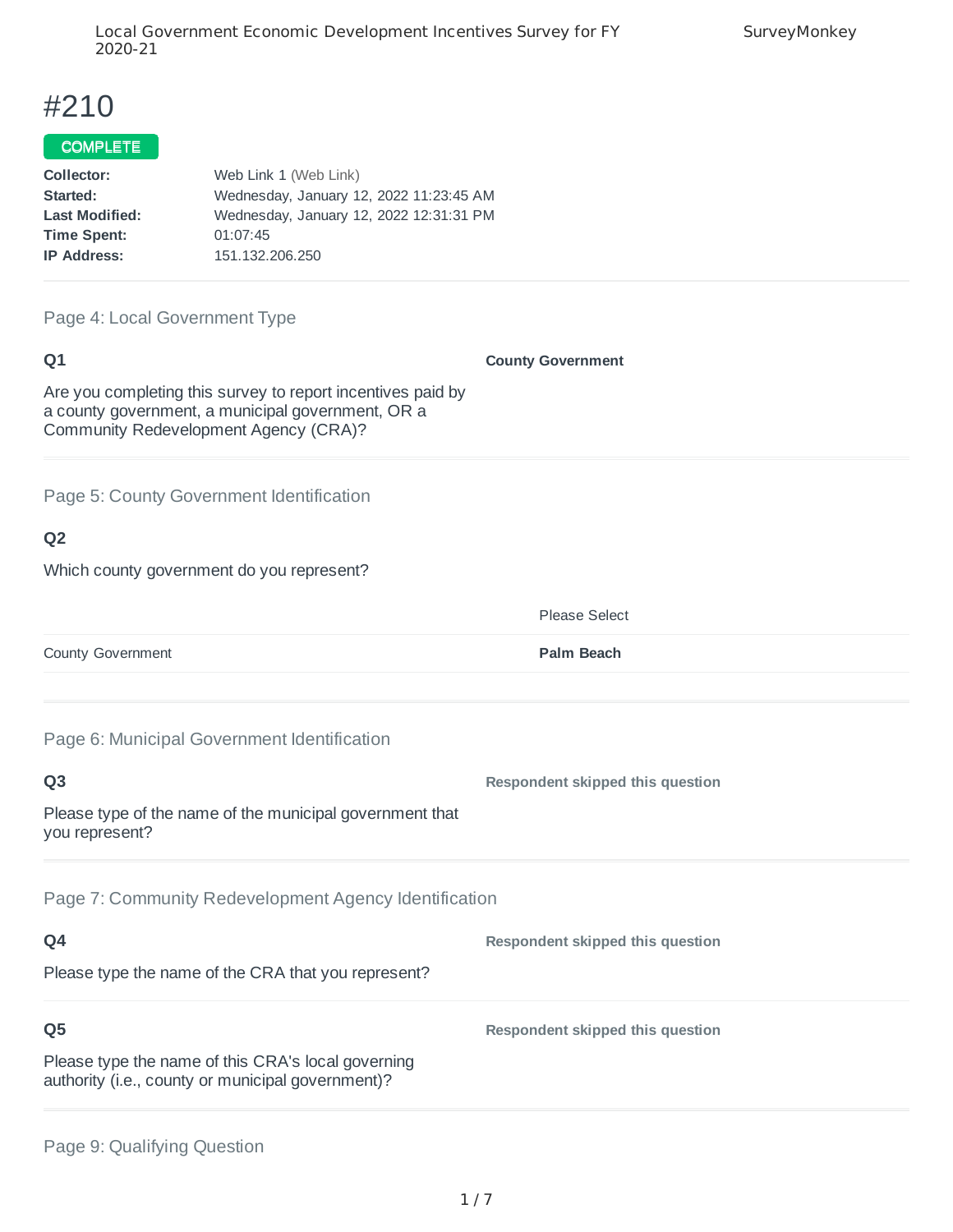**Yes**

During Fiscal Year 2020-21, did the county, municipality, or CRA pay businesses, either directly or indirectly, economic development incentives totaling more than \$25,000?

Page 10: Reporting Requirements

## **Q7**

**No**

As the total incentives paid were less than \$25,000, you are not statutorily required to report. However, we encourage you to continue the survey and provide additional information about those incentives paid by your local entity that were less than the \$25,000 threshold. If you would like to continue the survey and report on those total incentives that were less than the \$25,000 threshold, please select "Yes" below. If not, please select "No" to be redirected to the final page of the survey asking for your contact information. Do you wish to provide additional information on those incentives that totaled less than the \$25,000 threshold during Fiscal Year 2020-21?

### Page 12: Direct Financial Incentives

| Q <sub>8</sub>                                                                                                                                                                     | <b>No</b>                        |
|------------------------------------------------------------------------------------------------------------------------------------------------------------------------------------|----------------------------------|
| Were any Direct Financial Incentives of monetary<br>assistance paid to one or more businesses during Fiscal<br>Year 2020-21?                                                       |                                  |
| Page 13: Direct Financial Incentives Description                                                                                                                                   |                                  |
| Q <sub>9</sub>                                                                                                                                                                     | Respondent skipped this question |
| Please give the total dollar value for each type of direct<br>financial incentive paid to businesses during Fiscal Year<br>2020-21. If none, please enter 0.                       |                                  |
| Q10                                                                                                                                                                                | Respondent skipped this question |
| For each type of direct financial incentive, please indicate<br>the total number of businesses that were paid an incentive<br>during Fiscal Year 2020-21. If none, please enter 0. |                                  |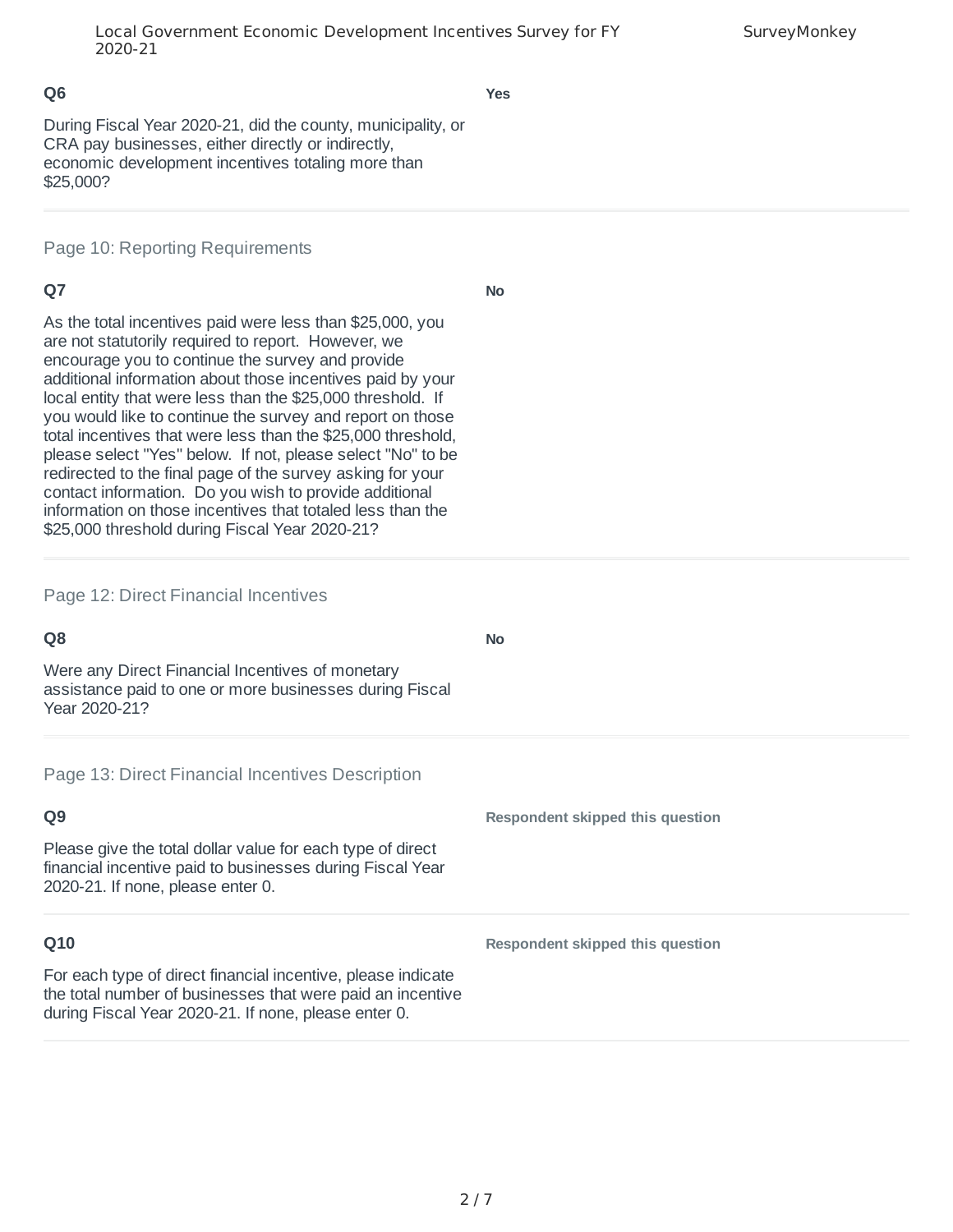Since some businesses could have received more than one type of direct financial incentive, please indicate the total number of businesses that were paid an incentive during Fiscal Year 2020-21?

## **Q12**

What is the total dollar value of ALL direct financial incentives paid during Fiscal Year 2020-21? (Your response should be the sum total of the answers provided in Question 9 above.)

## **Q13**

If you chose "Other", please describe each incentive paid and the dollar value of each incentive.

Page 15: Indirect Financial Incentives

## **Q14**

Were any Indirect Financial Incentives paid to one or more businesses and/or community organizations, which provided support to businesses or promoted business investment or development, during Fiscal Year 2020-21?

Page 16: Indirect Financial Incentives Description

## **Q15**

Please give the total dollar value for each type of indirect financial incentive paid to businesses and/or community organizations, which provided support to businesses or promoted business investment or development, during Fiscal Year 2020-21. If none, please enter 0.

| Grants                              | ሰ |
|-------------------------------------|---|
| Loans or Loan Guarantees            | 0 |
| Value of contract with or dues 0    |   |
| paid to EDOs                        |   |
| Appropriations to IDAs for          | ŋ |
| economic development                |   |
| purposes                            |   |
| Appropriations to CDDs for          | ŋ |
| economic development                |   |
| purposes                            |   |
| Appropriations to SBDCs for 1810470 |   |
| economic development                |   |
| purposes                            |   |
| County or municipal                 | ሰ |
| appropriations of non TIF-          |   |
| generated funds to CRAs             |   |

**Respondent skipped this question**

**Respondent skipped this question**

**Respondent skipped this question**

**Yes**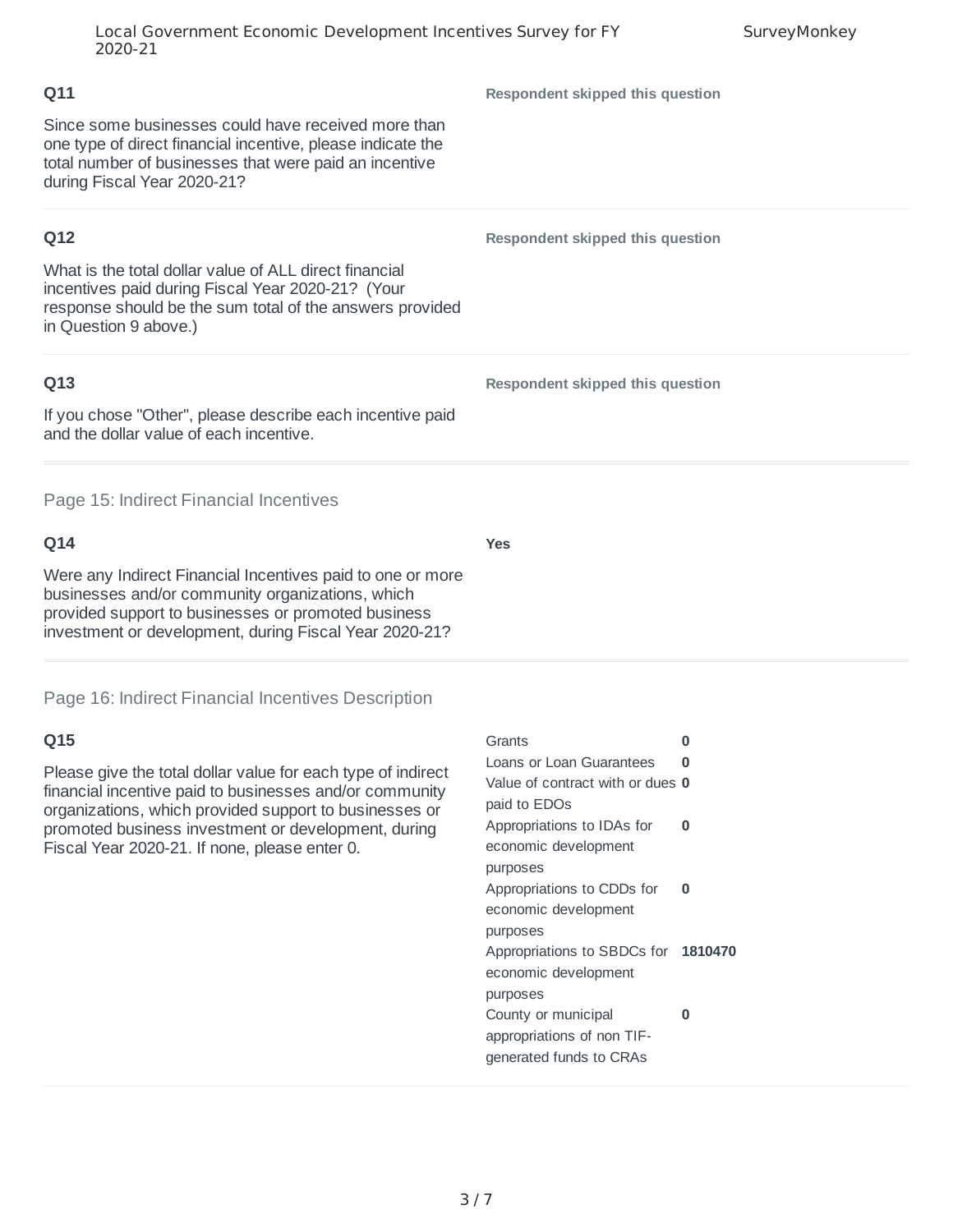| Local Government Economic Development Incentives Survey for FY<br>2020-21                                                                                                                                                     | SurveyMonkey                                                                                                                                                                                                                                                                                                                                              |                                                                          |
|-------------------------------------------------------------------------------------------------------------------------------------------------------------------------------------------------------------------------------|-----------------------------------------------------------------------------------------------------------------------------------------------------------------------------------------------------------------------------------------------------------------------------------------------------------------------------------------------------------|--------------------------------------------------------------------------|
| Q16<br>For each type of indirect financial incentive, please indicate<br>the total number of businesses and/or community<br>organizations that were paid an incentive during Fiscal<br>Year 2020-21. If none, please enter 0. | Grants<br>Loans or Loan Guarantees<br>Number of EDO <sub>S</sub><br>Appropriations to IDAs for<br>economic development<br>purposes<br>Appropriations to CDDs for<br>economic development<br>purposes<br>Appropriations to SBDCs for 5<br>economic development<br>purposes<br>County or municipal<br>appropriations of non TIF-<br>generated funds to CRAs | $\bf{0}$<br>$\bf{0}$<br>$\Omega$<br>$\mathbf{0}$<br>$\bf{0}$<br>$\bf{0}$ |
|                                                                                                                                                                                                                               |                                                                                                                                                                                                                                                                                                                                                           |                                                                          |

If you paid an indirect financial incentive, which is not reflected by the above-listed categories, please describe each incentive, the number of businesses paid, and its total dollar value.

 $\Omega$ 

# **Q18** Since some businesses and/or community organizations could have received more than one type of indirect financial incentive, please indicate the total number of businesses and/or community organizations that were paid an incentive during Fiscal Year 2020-21? (Your response should be the sum total of the answers provided in Questions 16 and 17 above.) Please total your responses. **5 Q19** What is the total dollar value of ALL indirect financial incentives paid during Fiscal Year 2020-21? (Your response should be the sum total of the answers provided in Questions 15 and 17 above.) Please total your responses. **1810470 Q20** Were any Fee-Based or Tax-Based Incentives paid to one or more businesses during Fiscal Year 2020-21? **Yes** Page 18: Fee-Based or Tax-Based Incentives

Page 19: Fee-Based or Tax-Based Incentives Description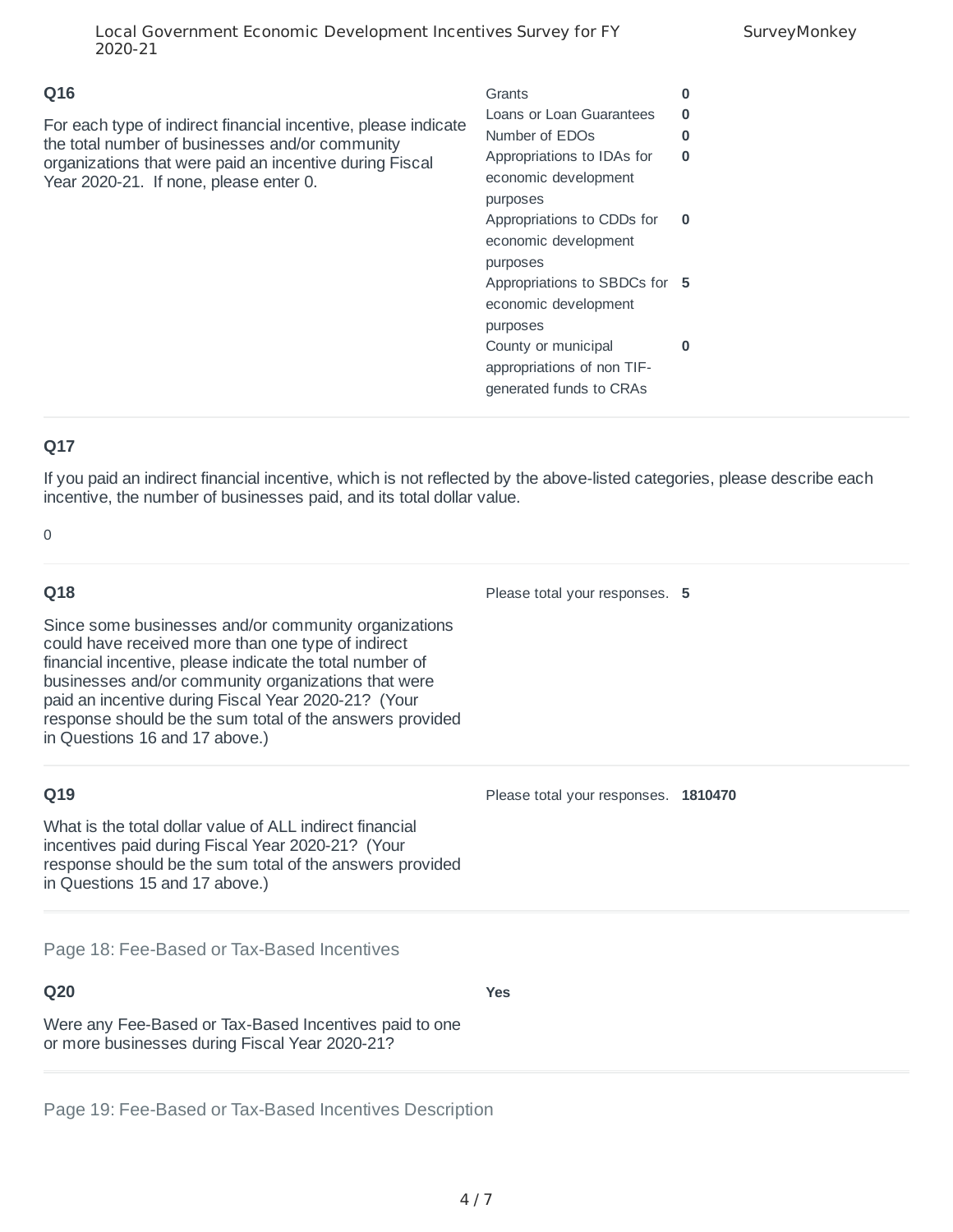Please give the total dollar value for each type of feebased or tax-based incentive paid to businesses during Fiscal Year 2020-21. If none, please enter 0.

| Economic Development<br>(Please show the value of the<br>exemption in tax dollars (i.e.,<br>taxable value of the exempted<br>property multiplied by the<br>applicable millage rate), rather<br>than the reduction in<br><b>Public Service Tax</b><br>0 |
|--------------------------------------------------------------------------------------------------------------------------------------------------------------------------------------------------------------------------------------------------------|
|                                                                                                                                                                                                                                                        |
|                                                                                                                                                                                                                                                        |
|                                                                                                                                                                                                                                                        |
|                                                                                                                                                                                                                                                        |
|                                                                                                                                                                                                                                                        |
|                                                                                                                                                                                                                                                        |
|                                                                                                                                                                                                                                                        |
|                                                                                                                                                                                                                                                        |
|                                                                                                                                                                                                                                                        |
|                                                                                                                                                                                                                                                        |
| <b>Business Tax Exemptions</b><br>0                                                                                                                                                                                                                    |
| Proprietary Fees (Credits,<br>0                                                                                                                                                                                                                        |
| Refunds, Exemptions,                                                                                                                                                                                                                                   |
| Waivers, or Rate Differentials)                                                                                                                                                                                                                        |
| Regulatory Fees (Credits,<br>0                                                                                                                                                                                                                         |
| Refunds, Exemptions, or                                                                                                                                                                                                                                |
|                                                                                                                                                                                                                                                        |
| <b>Special Assessments:</b><br>0                                                                                                                                                                                                                       |
| (Credits, Refunds,                                                                                                                                                                                                                                     |
| Exemptions, or Waivers)                                                                                                                                                                                                                                |
|                                                                                                                                                                                                                                                        |
| Property Tax Exemptions for<br>5                                                                                                                                                                                                                       |
| Economic Development                                                                                                                                                                                                                                   |
| <b>Public Service Tax</b><br>0                                                                                                                                                                                                                         |
|                                                                                                                                                                                                                                                        |
|                                                                                                                                                                                                                                                        |
| 0                                                                                                                                                                                                                                                      |
| <b>Business Tax Exemptions</b><br>Proprietary Fees (Credits,<br>0                                                                                                                                                                                      |
|                                                                                                                                                                                                                                                        |

Waivers, or Rate Differentials)

**0**

**0**

Regulatory Fees (Credits, Refunds, Exemptions, or

Special Assessments: (Credits, Refunds, Exemptions, or Waivers)

Waivers)

### **Q22**

For each type of fee-based or tax-based incentive, please indicate the total number of businesses that were paid an incentive during Fiscal Year 2020-21. If none, please enter 0.

## **Q23**

If you paid a fee-based or tax-based incentive, which is not reflected by the above-listed categories, please describe each incentive, the number of businesses paid, and its total dollar value.

0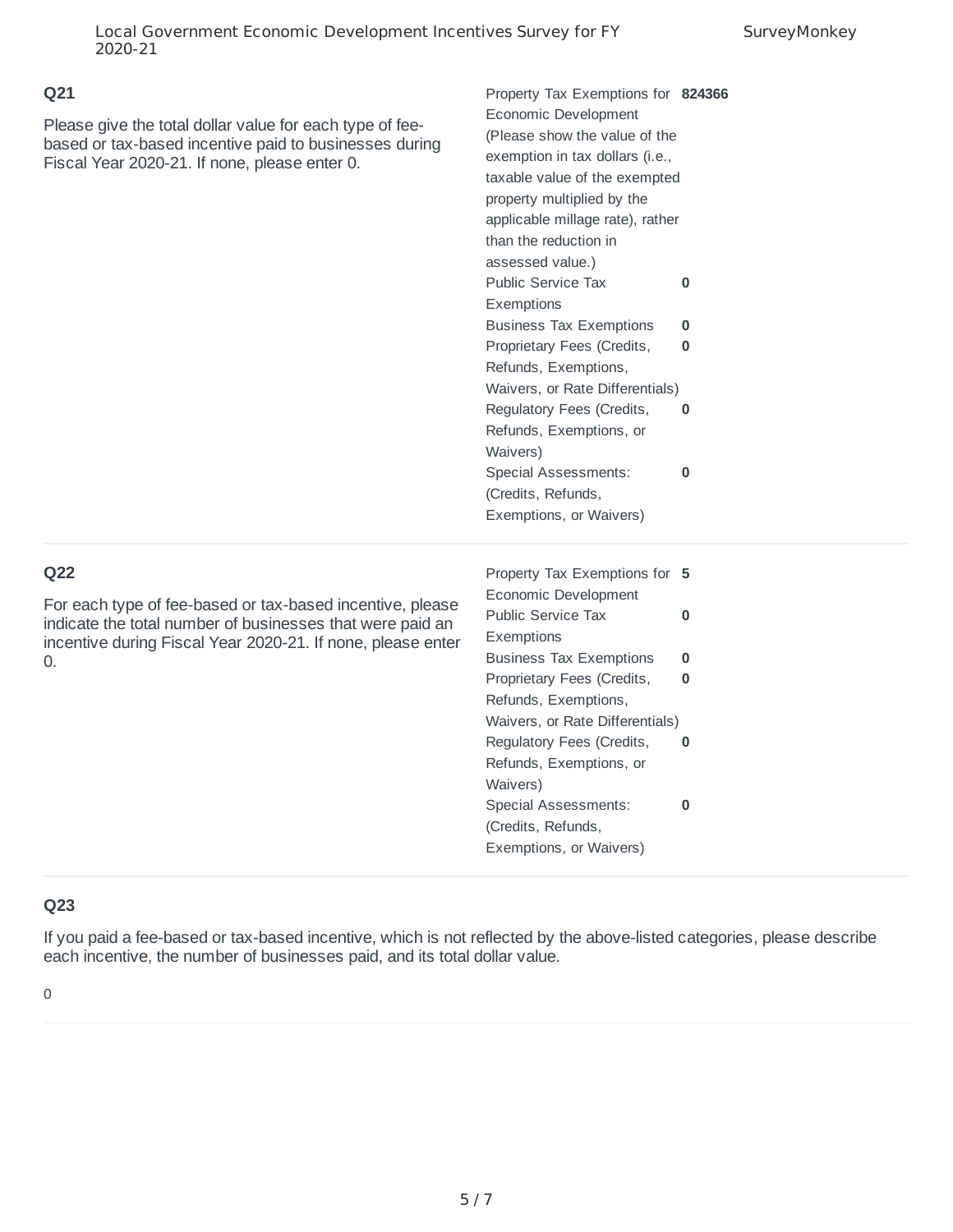#### Local Government Economic Development Incentives Survey for FY 2020-21

Please total your responses. **5**

Since some businesses could have received more than one type of fee-based or tax-based incentive, please indicate the total number of businesses that were paid an incentive during Fiscal Year 2020-21? (Your response should be the sum total of the answers provided in Questions 22 and 23 above.)

### **Q25**

**Q24**

What is the total dollar value of ALL fee-based or taxbased incentives paid during Fiscal Year 2020-21? (Your response should be the sum total of the answers provided in Questions 21 and 23 above.)

Page 20: Below-Market Rate Leases or Deeds for Real Property

## **Q26**

Were any Below-Market Rate Leases or Deeds for Real Property received by one or more businesses during Fiscal Year 2020-21?

Page 21: Below-Market Rate Leases or Deeds for Real Property Incentives Description

# **Q27**

Please give the total dollar value to the business of belowmarket rate leases or below-market rate deeds for real property during Fiscal Year 2020-21. If none, please enter 0. (EDR defines "total dollar value to the business" as the difference between the market value of the lease or deed for real property and the amount actually paid by the business.)

## **Q28**

Please indicate the total number of businesses that received below-market rate leases or below-market rate deeds for real property during Fiscal Year 2020-21. If none, please enter 0.

Page 22: Incentives - Geared Towards Certain Industries?

# **Q29**

Are the economic development incentives paid to businesses geared towards attracting specific industries? **Respondent skipped this question**

**Respondent skipped this question**

**SurveyMonkey** 

**No**

Please total your responses. **824366**

**Yes**